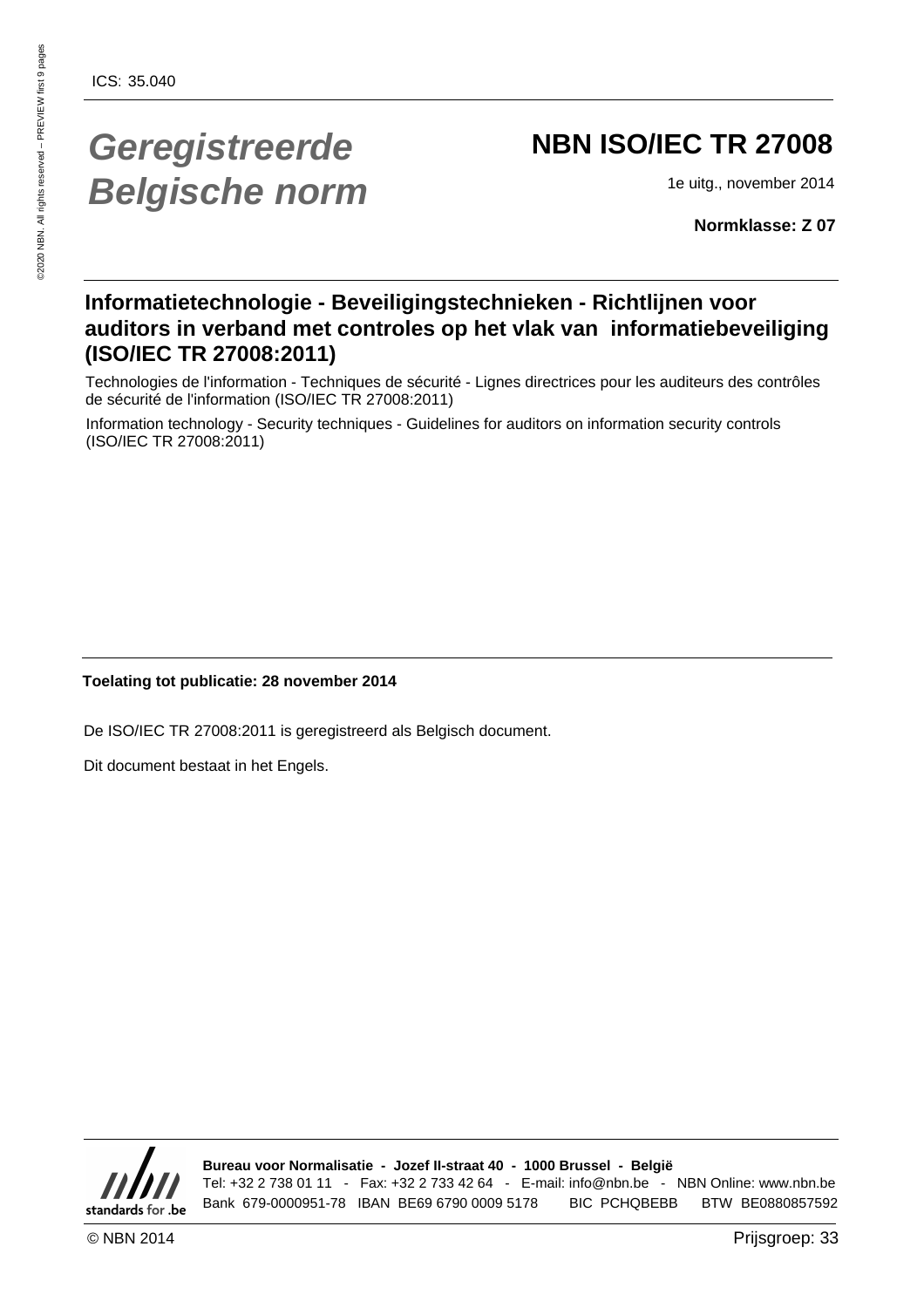## **norme belge enregistrée**

## **NBN ISO/IEC TR 27008**

1e éd., novembre 2014

**Indice de classement: Z 07**

### **Technologies de l'information - Techniques de sécurité - Lignes directrices pour les auditeurs des contrôles de sécurité de l'information (ISO/IEC TR 27008:2011)**

Informatietechnologie - Beveiligingstechnieken - Richtlijnen voor auditors in verband met controles op het vlak van informatiebeveiliging (ISO/IEC TR 27008:2011)

Information technology - Security techniques - Guidelines for auditors on information security controls (ISO/IEC TR 27008:2011)

### **Autorisation de publication: 28 novembre 2014**

L'ISO/IEC TR 27008:2011 est enregistrée en tant que document belge

Ce document existe en anglais.



**Bureau de Normalisation - rue Joseph II 40 - 1000 Bruxelles - Belgique** Tél: +32 2 738 01 11 - Fax: +32 2 733 42 64 - E-mail: info@nbn.be - NBN Online: www.nbn.be

Banque 679-0000951-78 IBAN BE69 6790 0009 5178 BIC PCHQBEBB TVA BE0880857592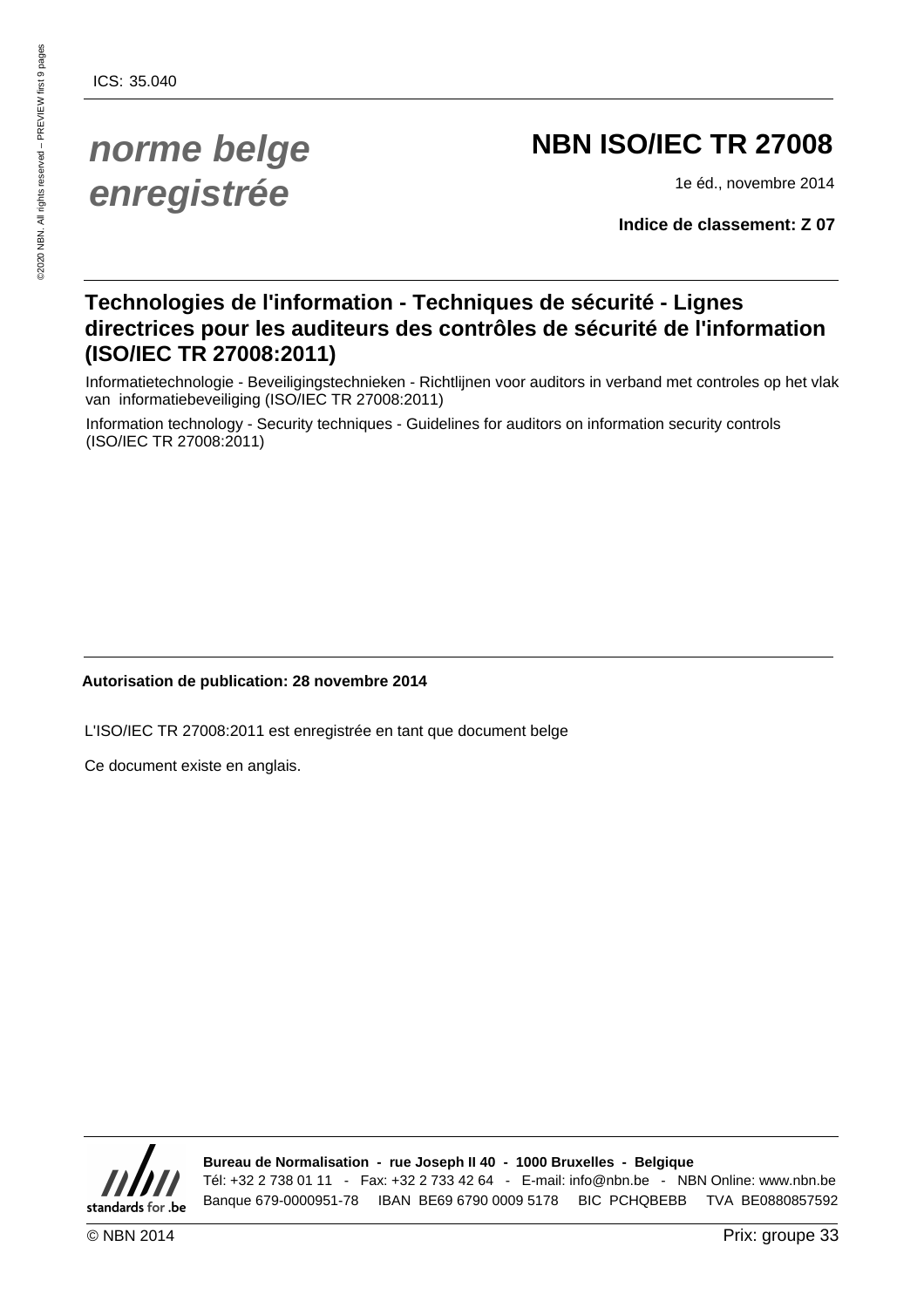**TECHNICAL** REPORT

**ISO/IEC TR 27008**

> First edition 2011-10-15

### **Information technology — Security techniques — Guidelines for auditors on information security controls**

*Technologies de l'information — Techniques de sécurité — Lignes directrices pour les auditeurs des contrôles de sécurité de l'information* 



Reference number ISO/IEC TR 27008:2011(E)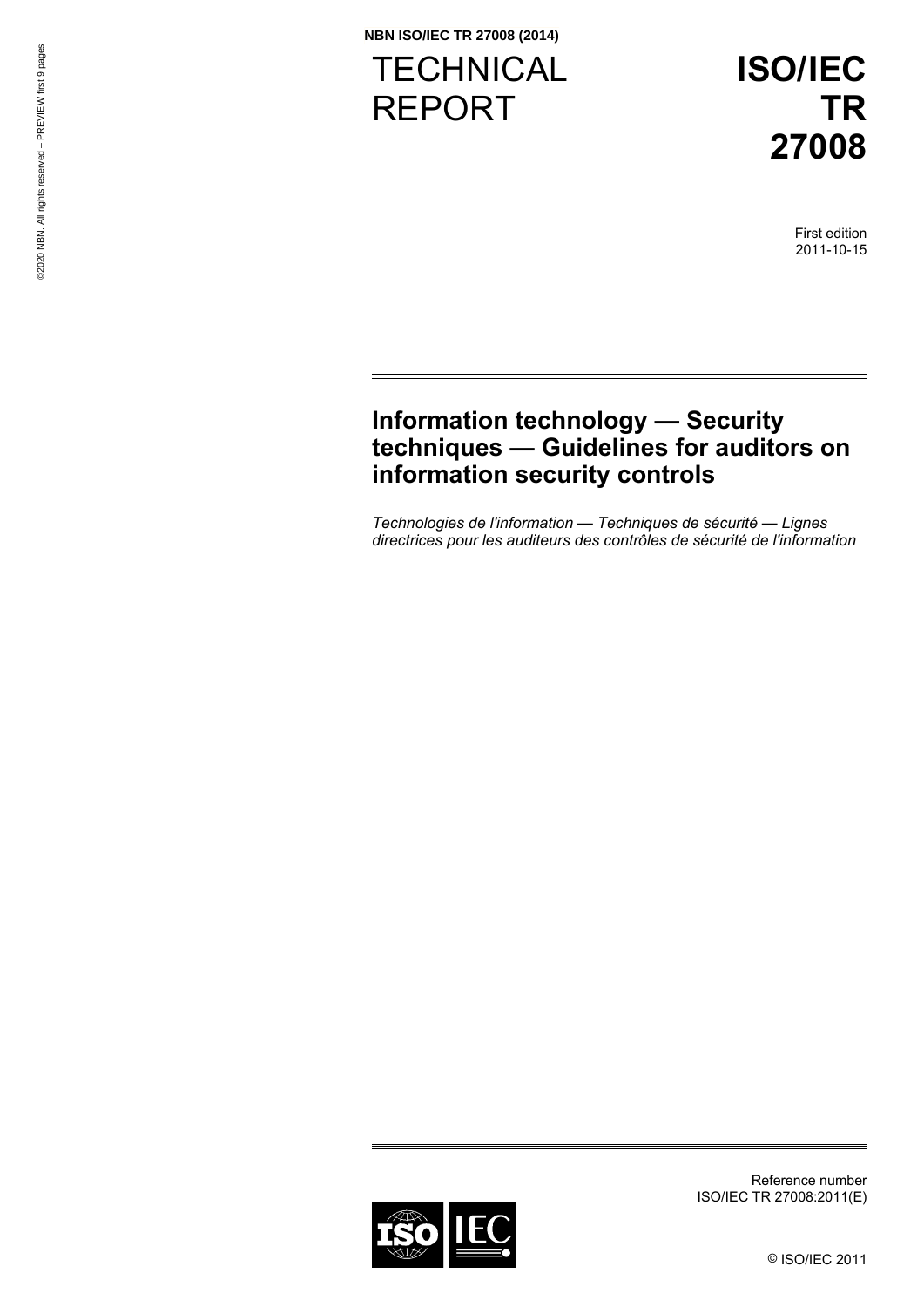### **NBN ISO/IEC TR 27008 (2014)**

### **ISO/IEC TR 27008:2011(E)**



### © ISO/IEC 2011

All rights reserved. Unless otherwise specified, no part of this publication may be reproduced or utilized in any form or by any means, electronic or mechanical, including photocopying and microfilm, without permission in writing from either ISO at the address below or ISO's member body in the country of the requester.

ISO copyright office Case postale 56 · CH-1211 Geneva 20 Tel. + 41 22 749 01 11 Fax + 41 22 749 09 47 E-mail copyright@iso.org Web www.iso.org

Published in Switzerland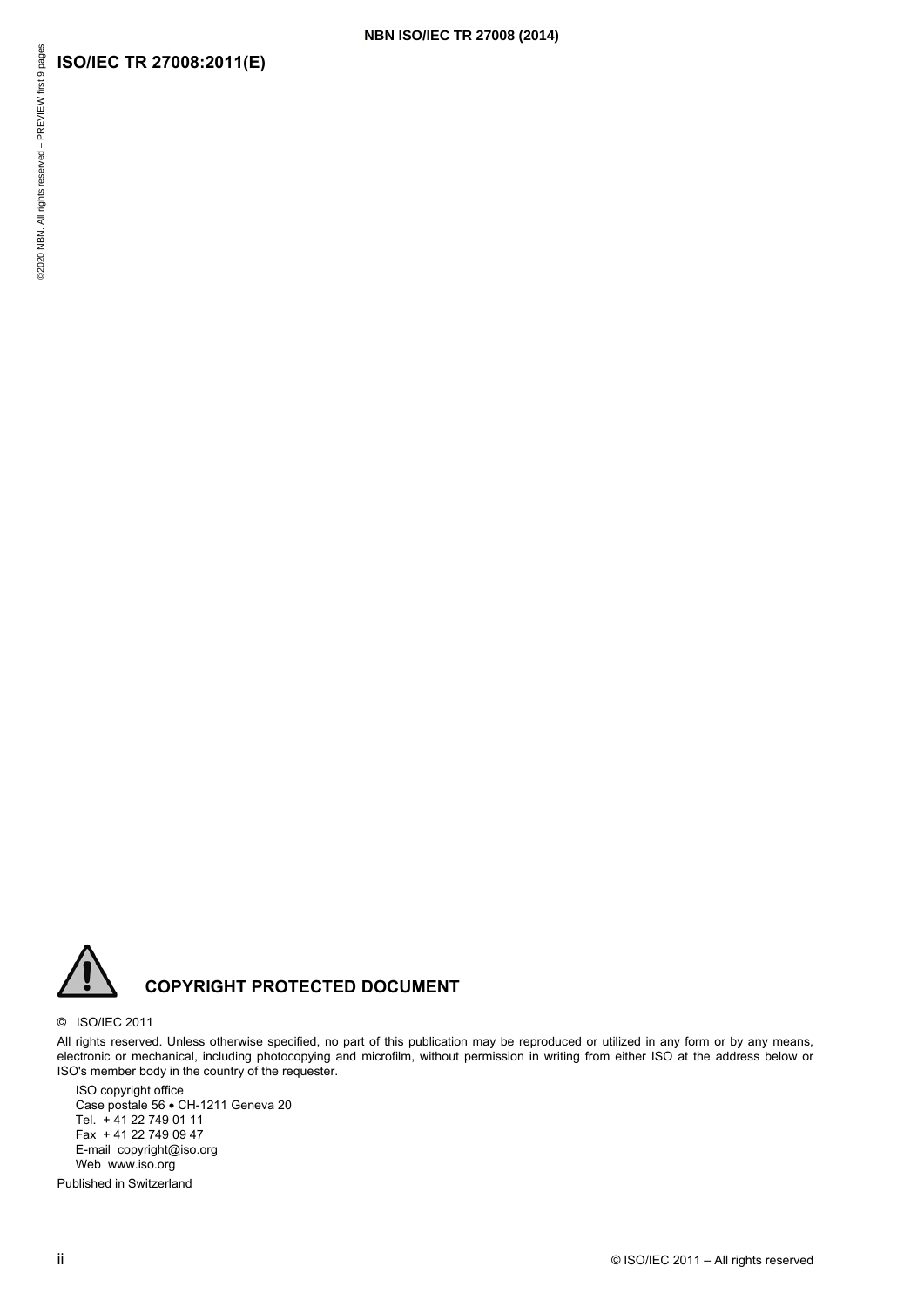### **Contents**

| 1      |  |
|--------|--|
|        |  |
| 2      |  |
| 3      |  |
| 4      |  |
| 5      |  |
| 6      |  |
| 6.1    |  |
| 6.2    |  |
| 7      |  |
| 7.1    |  |
| 7.2    |  |
| 7.2.1  |  |
| 7.2.2  |  |
| 7.3    |  |
| 7.3.1  |  |
| 7.3.2  |  |
| 7.3.3  |  |
| 7.4    |  |
| 7.4.1  |  |
| 7.4.2  |  |
| 7.4.3  |  |
| 8      |  |
| 8.1    |  |
| 8.2    |  |
| 8.2.1  |  |
| 8.2.2  |  |
| 8.2.3  |  |
| 8.2.4  |  |
| 8.2.5  |  |
| 8.2.6  |  |
| 8.2.7  |  |
| 8.2.8  |  |
| 8.2.9  |  |
| 8.2.10 |  |
| 8.2.11 |  |
| 8.3    |  |
| 8.4    |  |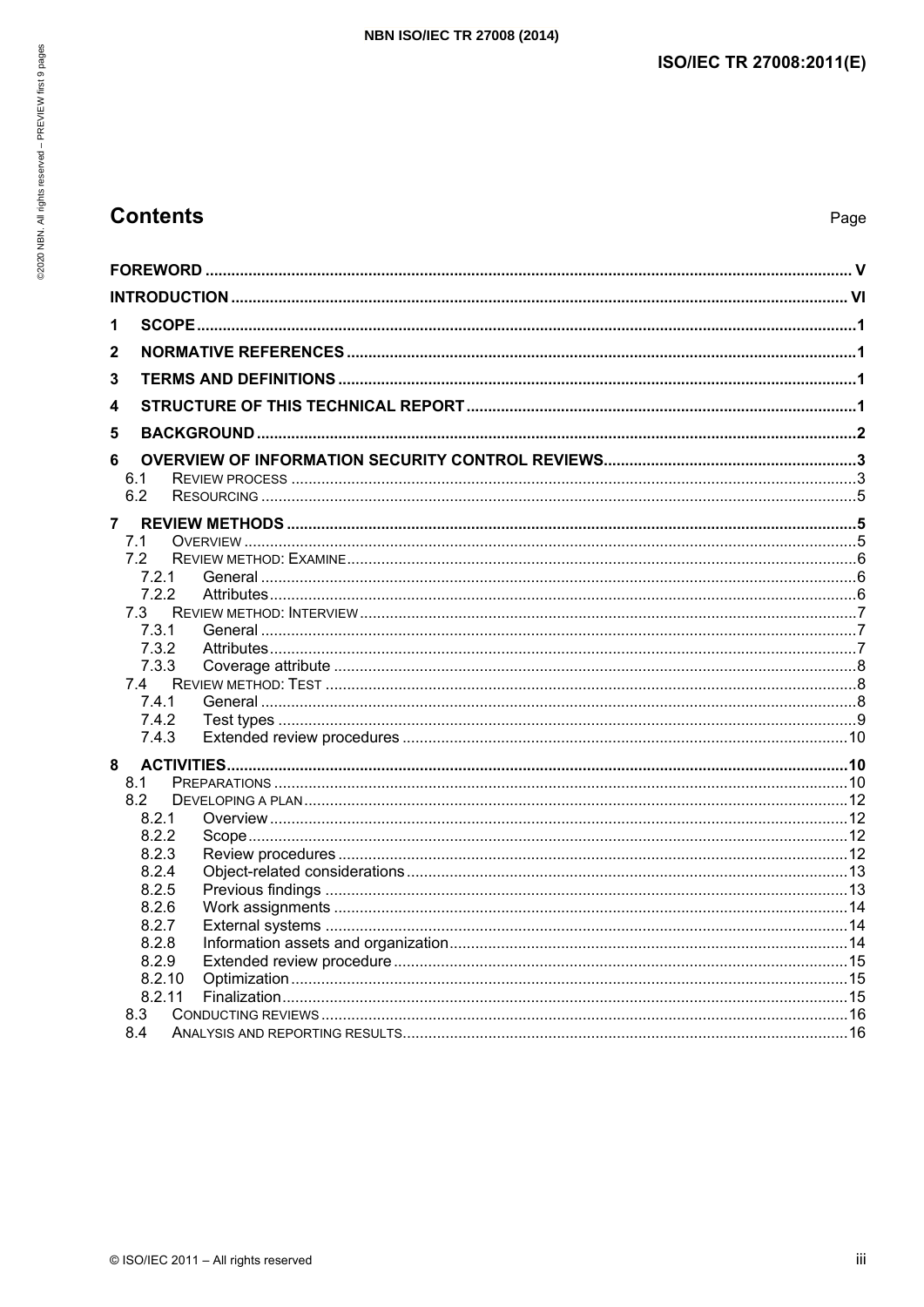### **NBN ISO/IEC TR 27008 (2014)**

### **ISO/IEC TR 27008:2011(E)**

| ANNEX A (INFORMATIVE) TECHNICAL COMPLIANCE CHECKING PRACTICE GUIDE 18   |  |
|-------------------------------------------------------------------------|--|
| ANNEX B (INFORMATIVE) INITIAL INFORMATION GATHERING (OTHER THAN IT)  32 |  |
| <b>B.1</b>                                                              |  |
| <b>B.2</b>                                                              |  |
| <b>B.3</b>                                                              |  |
| <b>B</b> 4                                                              |  |
| <b>B41</b>                                                              |  |
|                                                                         |  |
|                                                                         |  |
|                                                                         |  |
|                                                                         |  |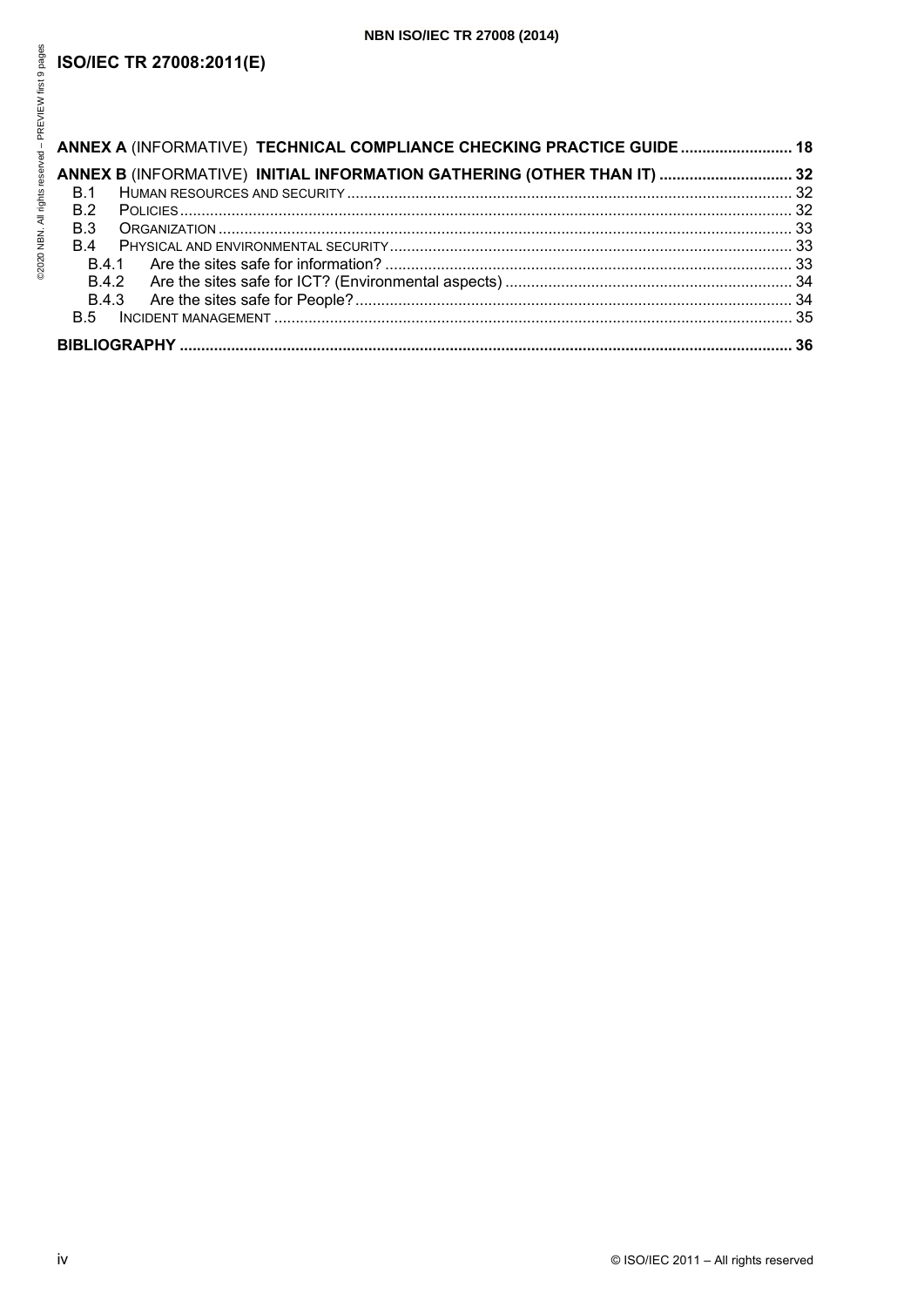# 52020 NBN. All rights reserved - PREVIEW first 9 pages ©2020 NBN. All rights reserved – PREVIEW first 9 pages

### <span id="page-6-0"></span>**Foreword**

ISO (the International Organization for Standardization) and IEC (the International Electrotechnical Commission) form the specialized system for worldwide standardization. National bodies that are members of ISO or IEC participate in the development of International Standards through technical committees established by the respective organization to deal with particular fields of technical activity. ISO and IEC technical committees collaborate in fields of mutual interest. Other international organizations, governmental and non-governmental, in liaison with ISO and IEC, also take part in the work. In the field of information technology, ISO and IEC have established a joint technical committee, ISO/IEC JTC 1.

International Standards are drafted in accordance with the rules given in the ISO/IEC Directives, Part 2.

The main task of the joint technical committee is to prepare International Standards. Draft International Standards adopted by the joint technical committee are circulated to national bodies for voting. Publication as an International Standard requires approval by at least 75 % of the national bodies casting a vote.

In exceptional circumstances, when the joint technical committee has collected data of a different kind from that which is normally published as an International Standard ("state of the art", for example), it may decide to publish a Technical Report. A Technical Report is entirely informative in nature and shall be subject to review every five years in the same manner as an International Standard.

Attention is drawn to the possibility that some of the elements of this document may be the subject of patent rights. ISO and IEC shall not be held responsible for identifying any or all such patent rights.

ISO/IEC TR 27008 was prepared by Joint Technical Committee ISO/IEC JTC 1, *Information technology*, Subcommittee SC 27, *IT Security techniques*.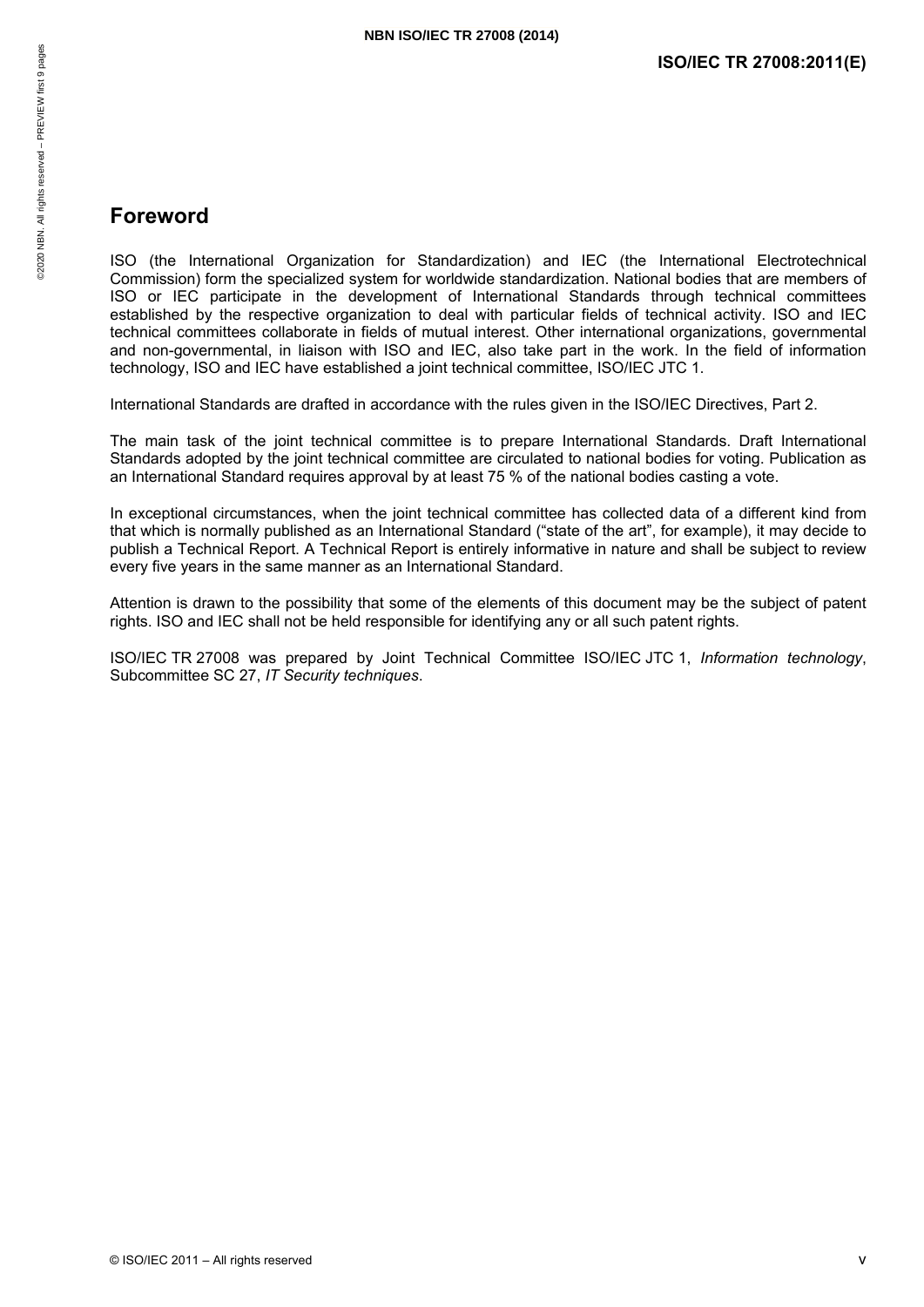### <span id="page-7-0"></span>**Introduction**

This Technical Report supports the Information Security Management System (ISMS) risk management process defined within ISO/IEC 27001 and ISO/IEC 27005, and the controls included in ISO/IEC 27002.

This Technical Report provides guidance on reviewing an organization's information security controls, e.g. in the organization, business processes and system environment, including technical compliance checking.

Please refer to ISO/IEC 27007 for advice on auditing the management systems elements, and ISO/IEC 27006 regarding ISMS compliance reviewing for certification purposes.